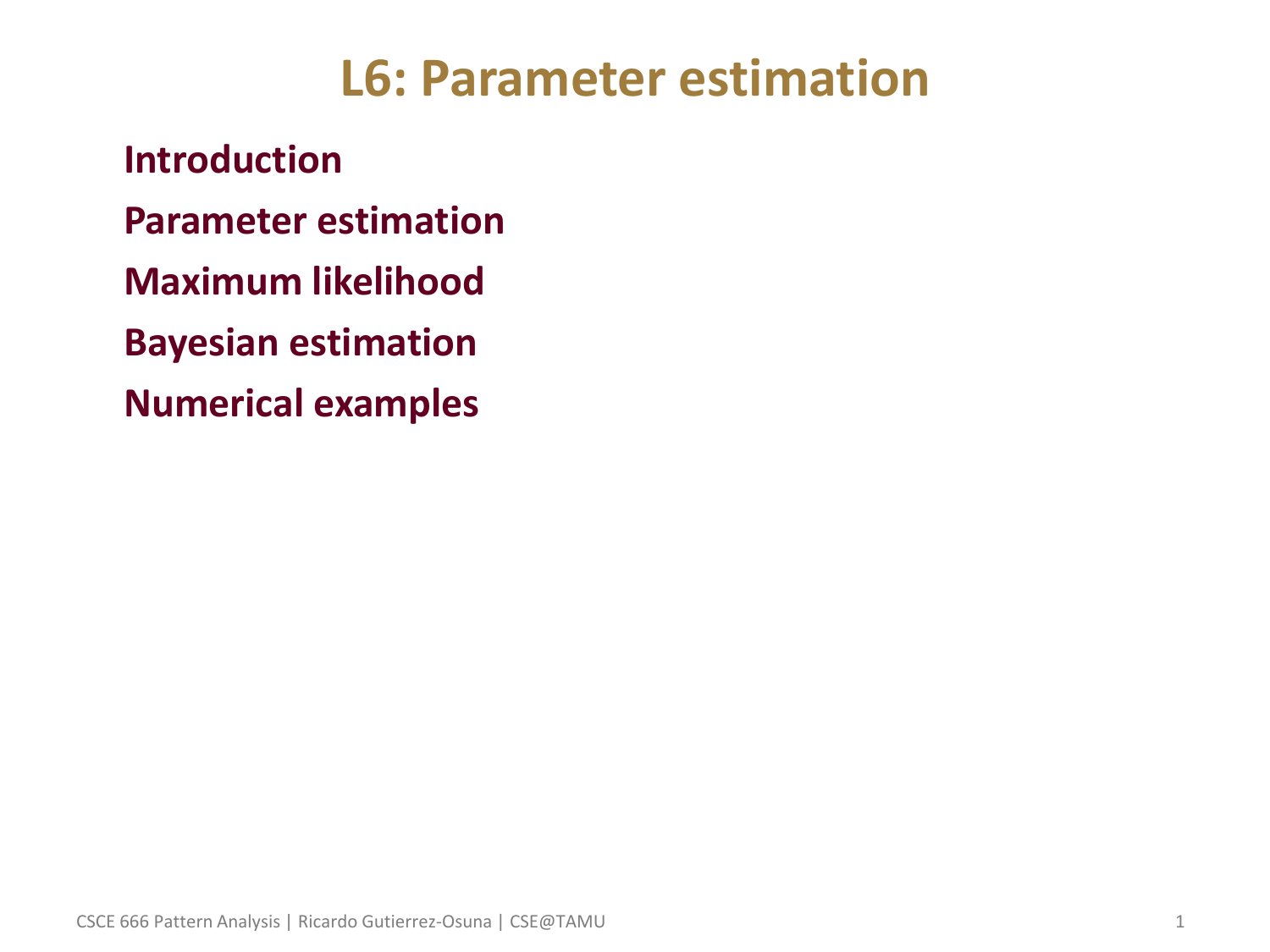#### • **In previous lectures we showed how to build classifiers when the underlying densities are known**

- Bayesian Decision Theory introduced the general formulation
- Quadratic classifiers covered the special case of unimodal Gaussian data

#### • **In most situations, however, the true distributions are unknown and must be estimated from data**

- Two approaches are commonplace
	- Parameter Estimation (this lecture)
	- Non-parametric Density Estimation (the next two lectures)

#### • **Parameter estimation**

- Assume a particular form for the density (e.g. Gaussian), so only the parameters (e.g., mean and variance) need to be estimated
	- Maximum Likelihood
	- Bayesian Estimation

### • **Non-parametric density estimation**

- Assume NO knowledge about the density
	- Kernel Density Estimation
	- Nearest Neighbor Rule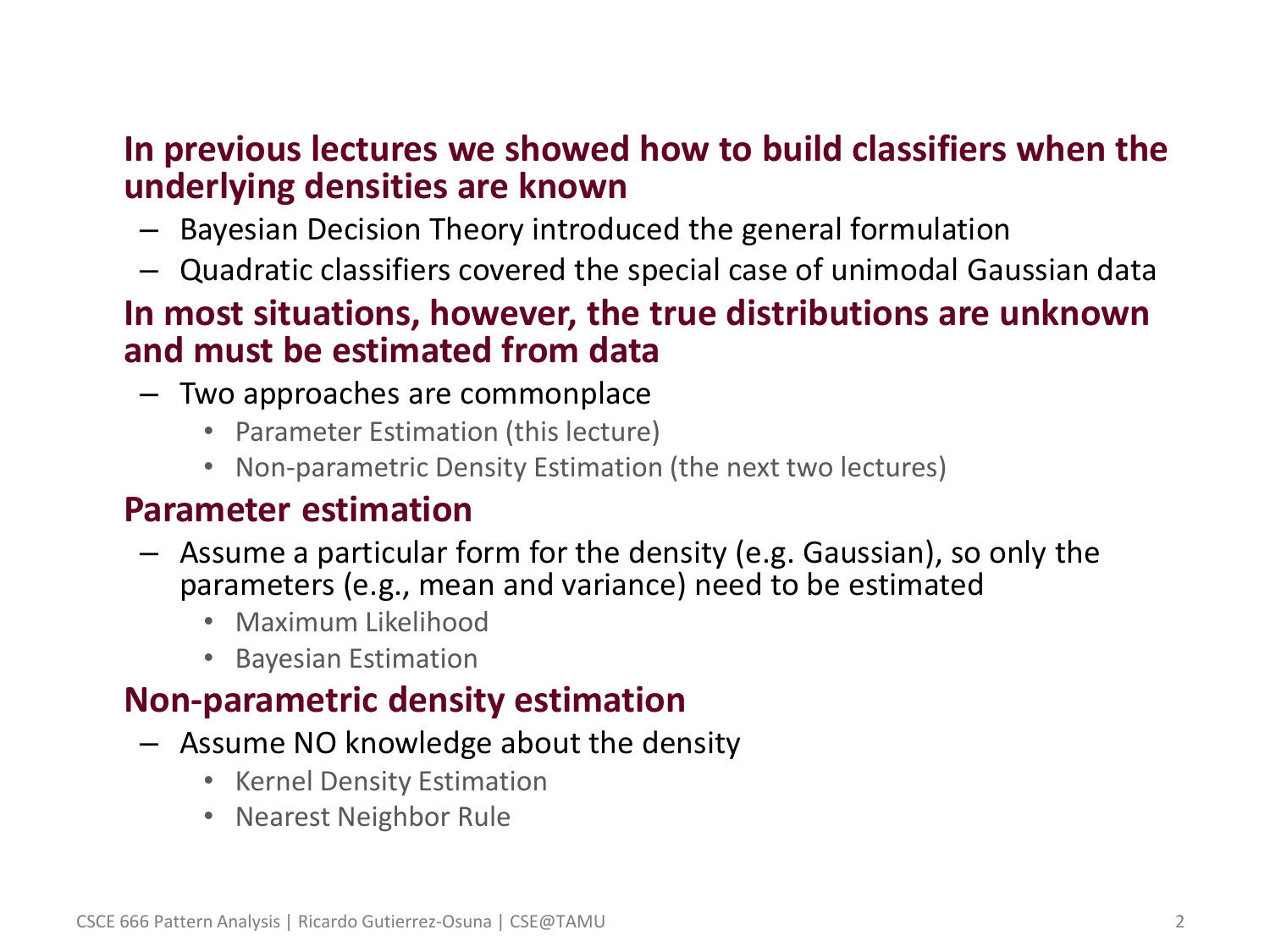# **ML vs. Bayesian parameter estimation**

### • **Maximum Likelihood**

- The parameters are assumed to be FIXED but unknown
- The ML solution seeks the solution that "best" explains the dataset X  $\hat{\theta} = argmax[p(X|\theta)]$

### • **Bayesian estimation**

- Parameters are assumed to be random variables with some (assumed) known a priori distribution
- Bayesian methods seeks to estimate the posterior density  $p(\theta|X)$
- $-$  The final density  $p(x|X)$  is obtained by integrating out the parameters  $p(x|X) = \int p(x|\theta)p(\theta|X)d\theta$







CSCE 666 Pattern Analysis | Ricardo Gutierrez-Osuna | CSE@TAMU 3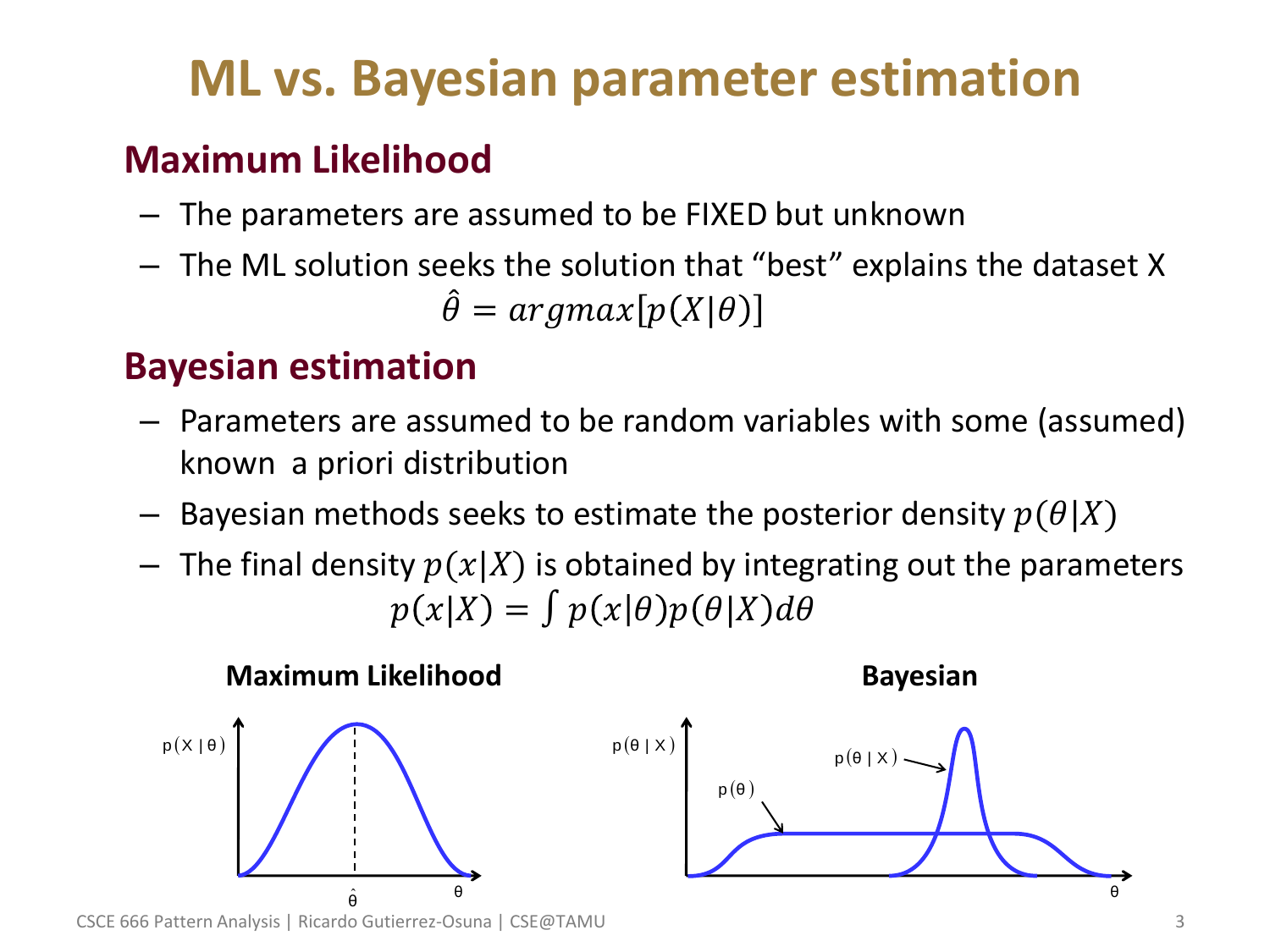## **Maximum Likelihood**

### • **Problem definition**

- $-$  Assume we seek to estimate a density  $p(x)$  that is known to depends on a number of parameters  $\theta = [\theta_1, \theta_2, ... \theta_M]^T$ 
	- For a Gaussian pdf,  $\theta_1 = \mu$ ,  $\theta_2 = \sigma$  and  $p(x) = N(\mu, \sigma)$
	- To make the dependence explicit, we write  $p(x|\theta)$
- $-$  Assume we have dataset  $X = \{x^{(1)}, x^{(2)}, ... x^{(N)}\}$  drawn independently from the distribution  $p(x|\theta)$  (an i.i.d. set)
	- Then we can write

$$
p(X|\theta) = \Pi_{k=1}^{N} p(x^{(k}|\theta))
$$

- The ML estimate of  $\theta$  is the value that maximizes the likelihood  $p(X|\theta)$  $\hat{\theta} = argmax[p(X|\theta)]$
- This corresponds to the intuitive idea of choosing the value of  $\theta$  that is most likely to give rise to the data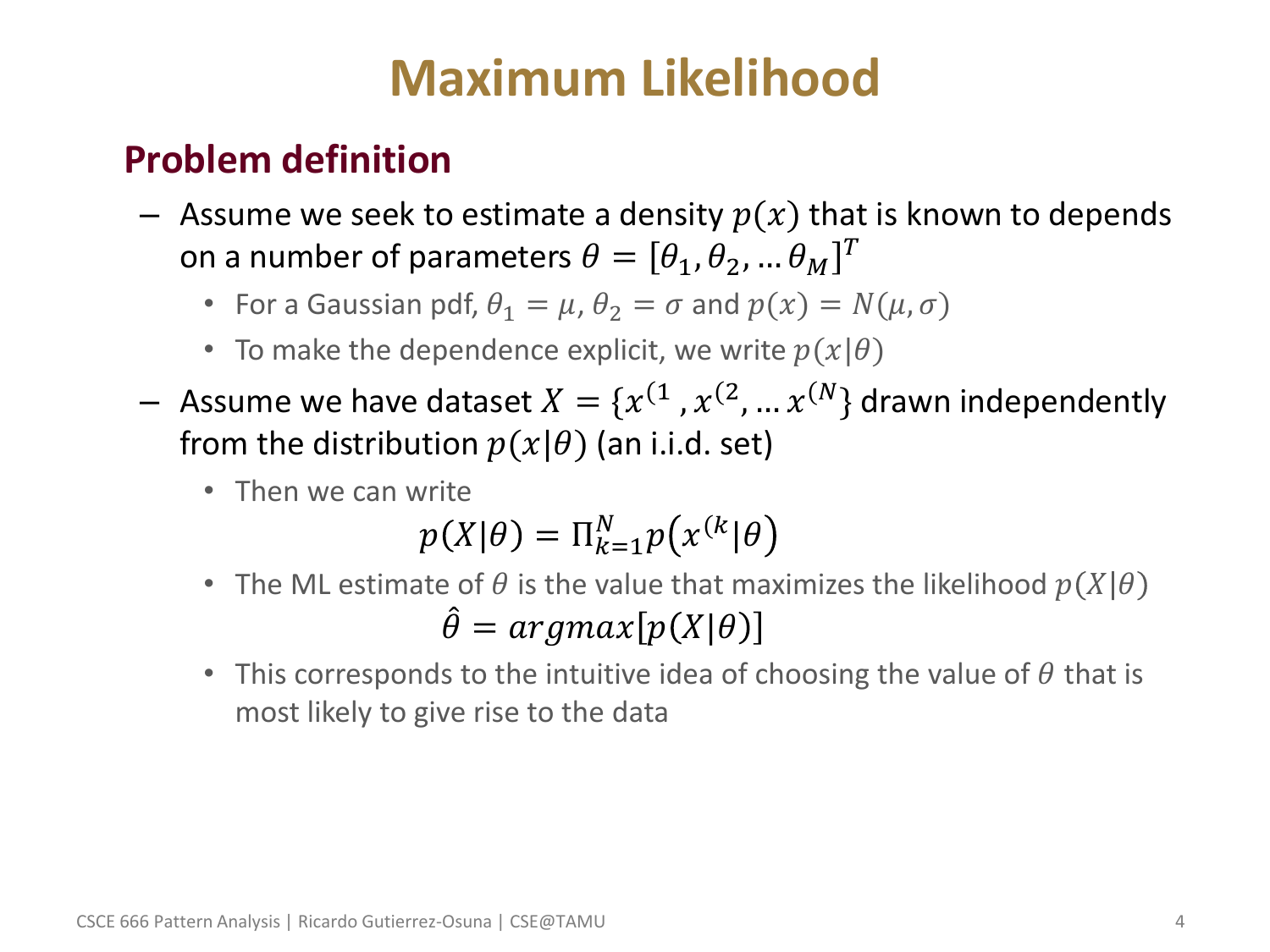#### • **For convenience, we will work with the log likelihood**

– Because the log is a monotonic function, then:

 $\hat{\theta} = argmax[p(X|\theta)] = argmax[log p(X|\theta)]$ 



Hence, the ML estimate of  $\theta$  can be written as:

 $\hat{\theta} = argmax[log \Pi_{k=1}^{N} p(x^{(k}|\theta))] = argmax[\Sigma_{k=1}^{N} log p(x^{(k}|\theta))]$ 

- This simplifies the problem, since now we have to maximize a sum of terms rather than a long product of terms
- An added advantage of taking logs will become very clear when the distribution is Gaussian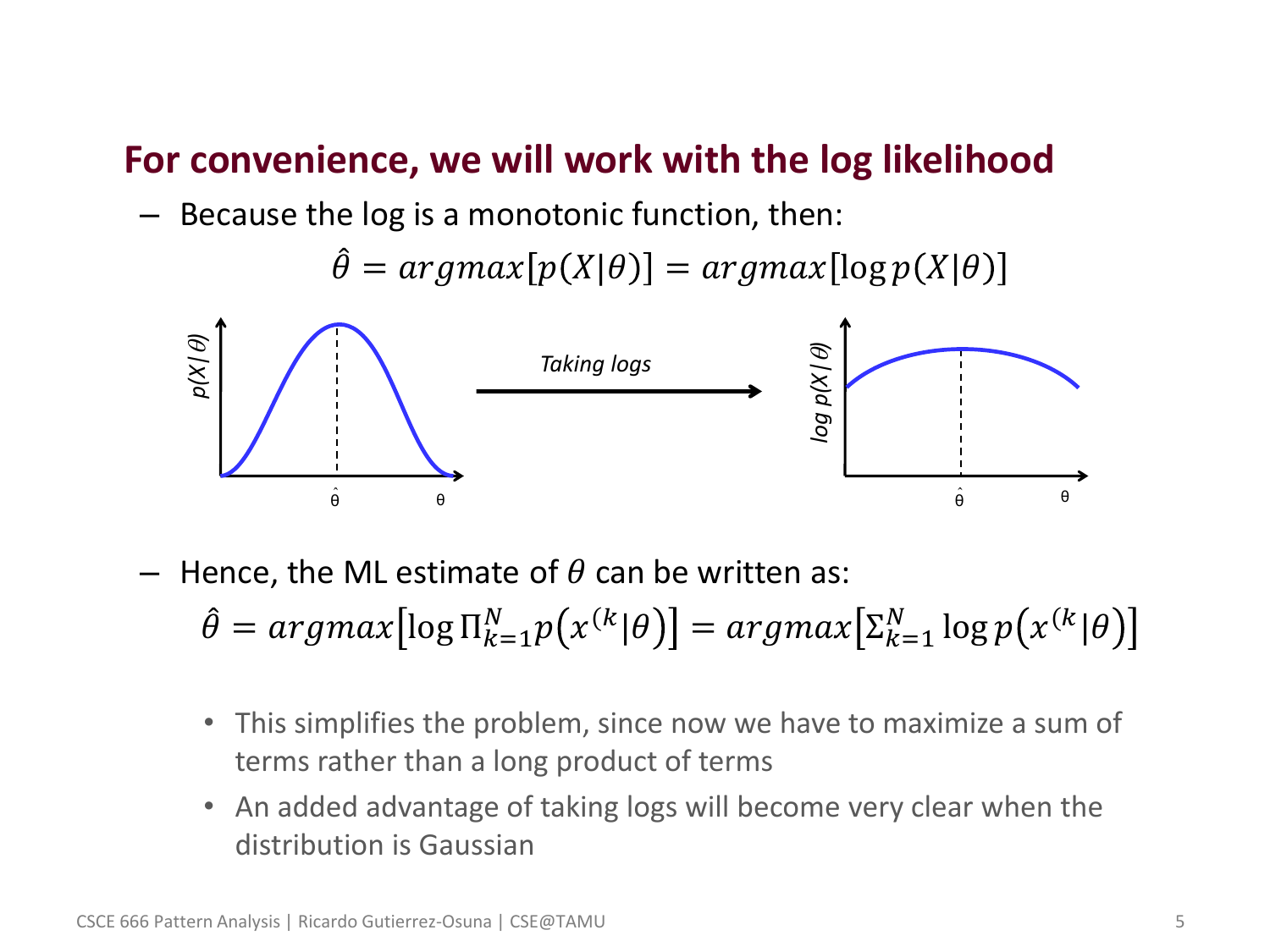## **Example: Gaussian case, µ unknown**

### • **Problem statement**

- $-$  Assume a dataset  $X = \{x^{(1)}, x^{(2)}, ... x^{(N)}\}$  and a density of the form  $p(x) = N(\mu, \sigma)$  where  $\sigma$  is known
- What is the ML estimate of the mean?  $\theta = \mu \Rightarrow \hat{\theta} = \arg max \sum_{k=1}^{N} log p(x^{(k)}|\theta) =$  $= \arg max \sum_{k=1}^{N} log$ 1  $2\pi\sigma$  $\exp$  |  $-$ 1  $\frac{1}{2\sigma^2} (x^{(k)} - \mu)^2$ =  $= \arg max_{k=1}^N \left| log \right|$ 1  $2\pi\sigma$ − 1  $\frac{1}{2\sigma^2} (x^{(k)} - \mu)^2$
- The maxima of a function are defined by the zeros of its derivative

$$
\frac{\partial \Sigma_{k=1}^{N} log p(x^{(k)} | \theta)}{\partial \theta} = \frac{\partial}{\partial \theta} \Sigma_{k=1}^{N} log p(\cdot) = 0 \Rightarrow
$$

$$
\mu = \frac{1}{N} \Sigma_{k=1}^{N} x^{(k)}
$$

– So the ML estimate of the mean is the average value of the training data, a very intuitive result!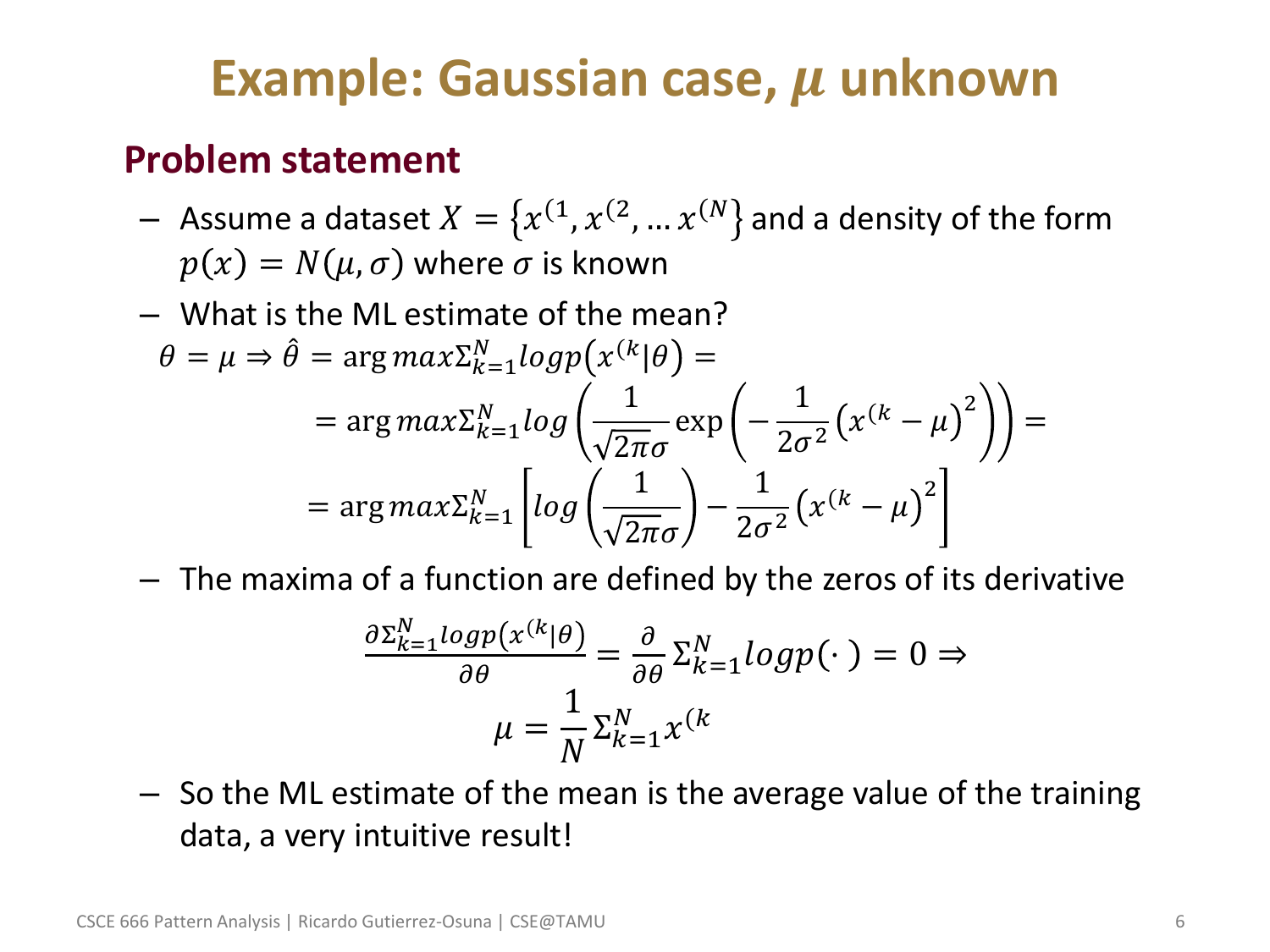## **Example: Gaussian case, both μ and σ unknown**

### A more general case when neither  $\mu$  nor  $\sigma$  is known

- Fortunately, the problem can be solved in the same fashion
- The derivative becomes a gradient since we have two variables

$$
\hat{\theta} = \begin{bmatrix} \theta_1 = \mu \\ \theta_2 = \sigma^2 \end{bmatrix} \Rightarrow \nabla_{\theta} = \begin{bmatrix} \frac{\partial}{\partial \theta_1} \ \Sigma_{k=1}^N log p(x^{(k)} | \theta) \\ \frac{\partial}{\partial \theta_2} \ \Sigma_{k=1}^N log p(x^{(k)} | \theta) \end{bmatrix} = \Sigma_{k=1}^N \begin{bmatrix} \frac{1}{\theta_2} (x^{(k} - \theta_1) \\ -\frac{1}{2\theta_2} + \frac{(x^{(k} - \theta_1)^2}{2\theta_2^2} \end{bmatrix} = 0
$$

- Solving for  $\theta_1$  and  $\theta_2$  yields

$$
\hat{\theta}_1 = \frac{1}{N} \Sigma_{k=1}^N x^{(k)}; \quad \hat{\theta}_2 = \frac{1}{N} \Sigma_{k=1}^N (x^{(k} - \hat{\theta}_1)^2)
$$

- Therefore, the ML of the variance is the sample variance of the dataset, again a very pleasing result
- Similarly, it can be shown that the ML estimates for the multivariate Gaussian are the sample mean vector and sample covariance matrix

$$
\hat{\mu} = \frac{1}{N} \sum_{k=1}^{N} x^{(k)}, \quad \hat{\Sigma} = \frac{1}{N} \sum_{k=1}^{N} \left( x^{(k)} - \hat{\mu} \right) \left( x^{(k)} - \hat{\mu} \right)^{T}
$$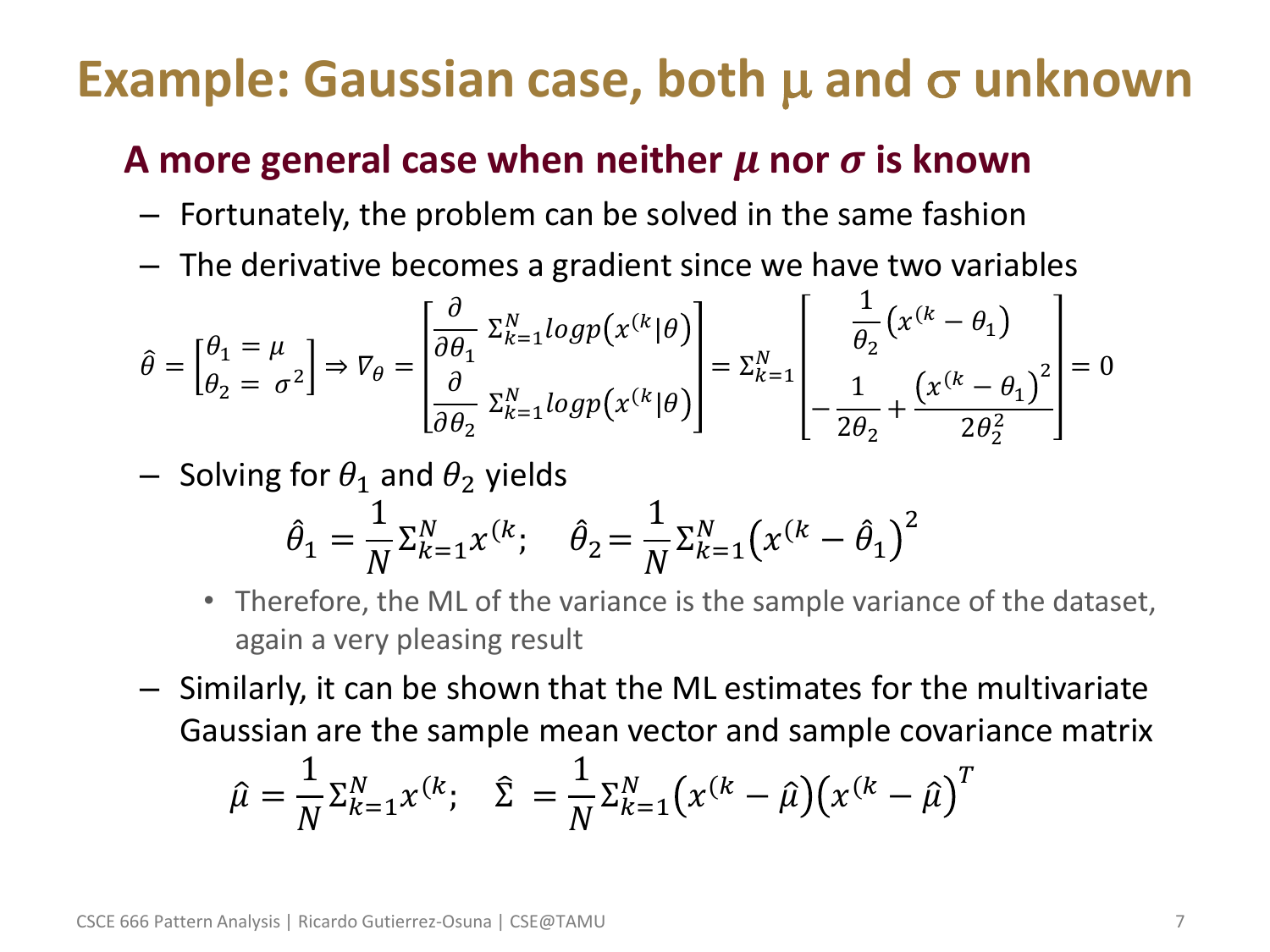# **Bias and variance**

### • **How good are these estimates?**

- Two measures of "goodness" are used for statistical estimates
- **BIAS**: how close is the estimate to the true value?
- **VARIANCE**: how much does it change for different datasets?



• In most cases, you can only decrease one of them at the expense of the other



CSCE 666 Pattern Analysis | Ricardo Gutierrez-Osuna | CSE@TAMU 8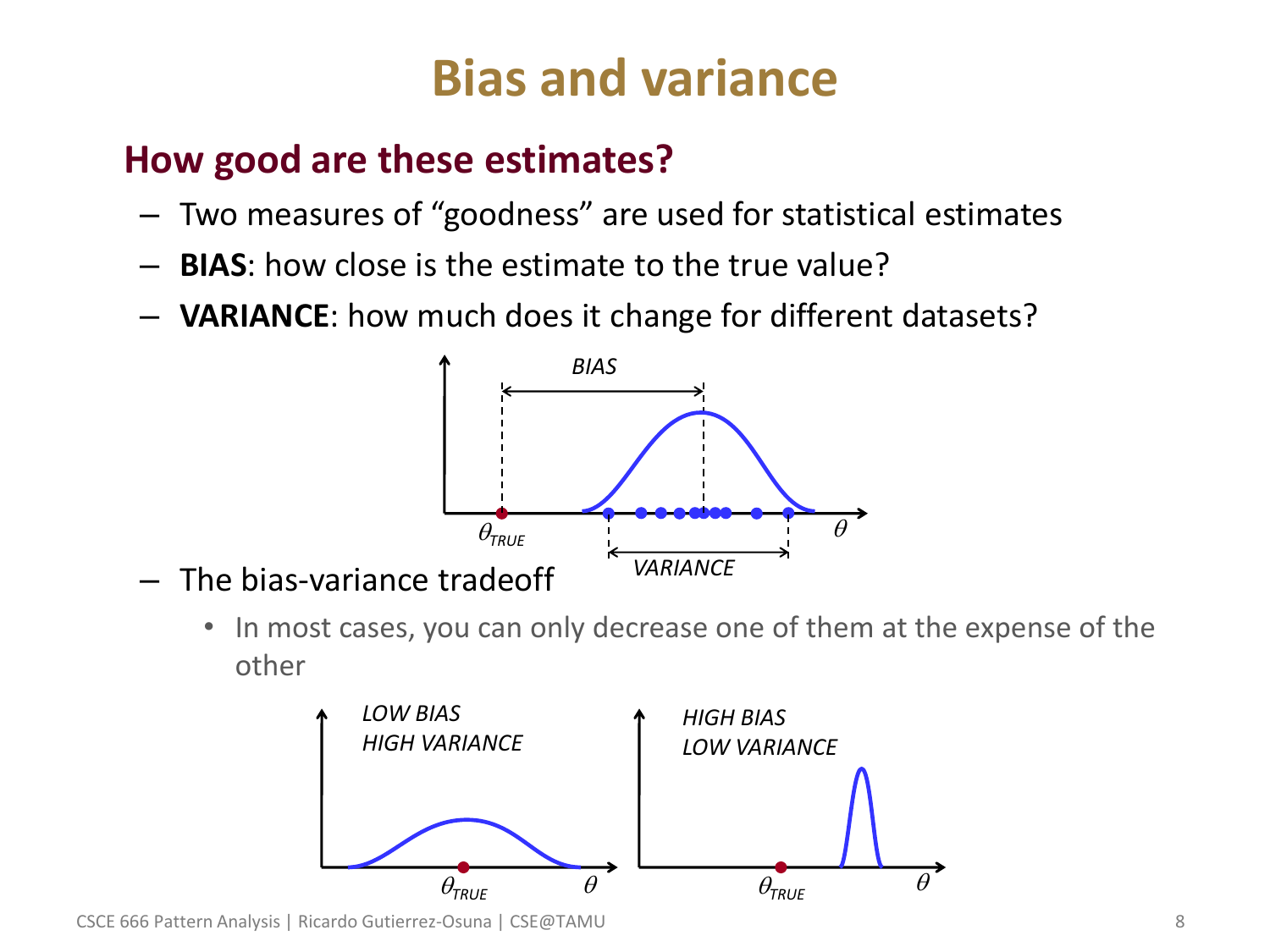• **What is the bias of the ML estimate of the mean?**

$$
E\left[\hat{\mu}\right] = E\left[\frac{1}{N}\Sigma_{k=1}^N \chi^{(k)}\right] = \frac{1}{N}\Sigma_{k=1}^N E\left[\chi^{(k)}\right] = \mu
$$

– Therefore the mean is an unbiased estimate

• **What is the bias of the ML estimate of the variance?**

$$
E[\hat{\sigma}^2] = E\left[\frac{1}{N}\Sigma_{k=1}^N \left(x^{(k)} - \hat{\mu}\right)^2\right] = \frac{N-1}{N}\sigma^2 \neq \sigma^2
$$

- Thus, the ML estimate of variance is BIASED
	- This is because the ML estimate of variance uses  $\hat{\mu}$  instead of  $\mu$
- How "bad" is this bias?
	- For  $N \to \infty$  the bias becomes zero asymptotically
	- The bias is only noticeable when we have very few samples, in which case we should not be doing statistics in the first place!
- Notice that MATLAB uses an unbiased estimate of the covariance

$$
\hat{\Sigma}_{UNBIAS} = \frac{1}{N-1} \Sigma_{k=1}^{N} \left( x^{(k)} - \hat{\mu} \right) \left( x^{(k)} - \hat{\mu} \right)^{T}
$$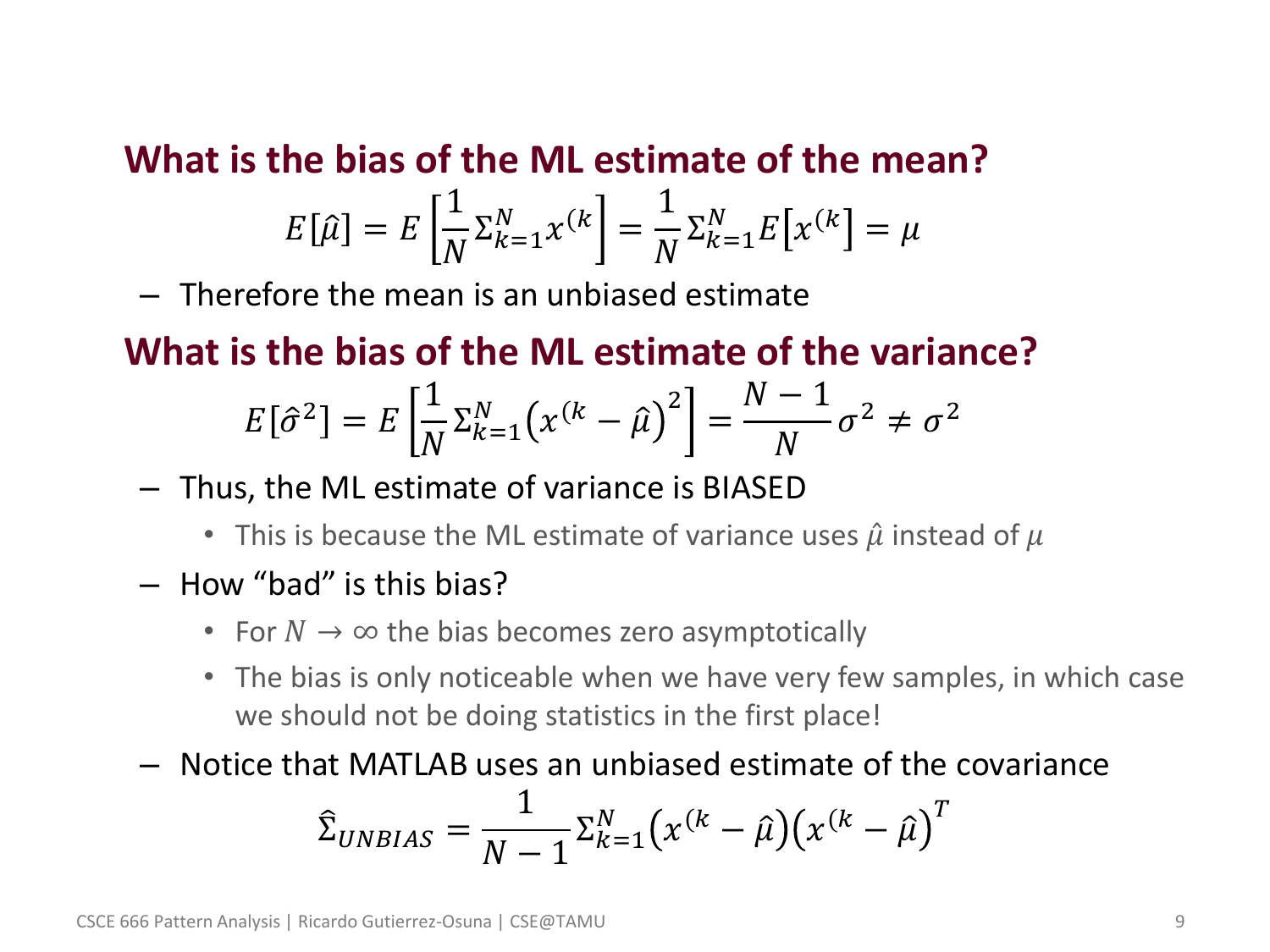## **Bayesian estimation**

### • **In the Bayesian approach, our uncertainty about the parameters is represented by a pdf**

- Before we observe the data, the parameters are described by a prior density  $p(\theta)$  which is typically very broad to reflect the fact that we know little about its true value
- Once we obtain data, we make use of Bayes theorem to find the posterior  $p(\theta|X)$ 
	- Ideally we want the data to sharpen the posterior  $p(\theta|X)$ , that is, reduce our uncertainty about the parameters



– Remember, though, that our goal is to estimate  $p(x)$  or, more exactly,  $p(x|X)$ , the density given the evidence provided by the dataset X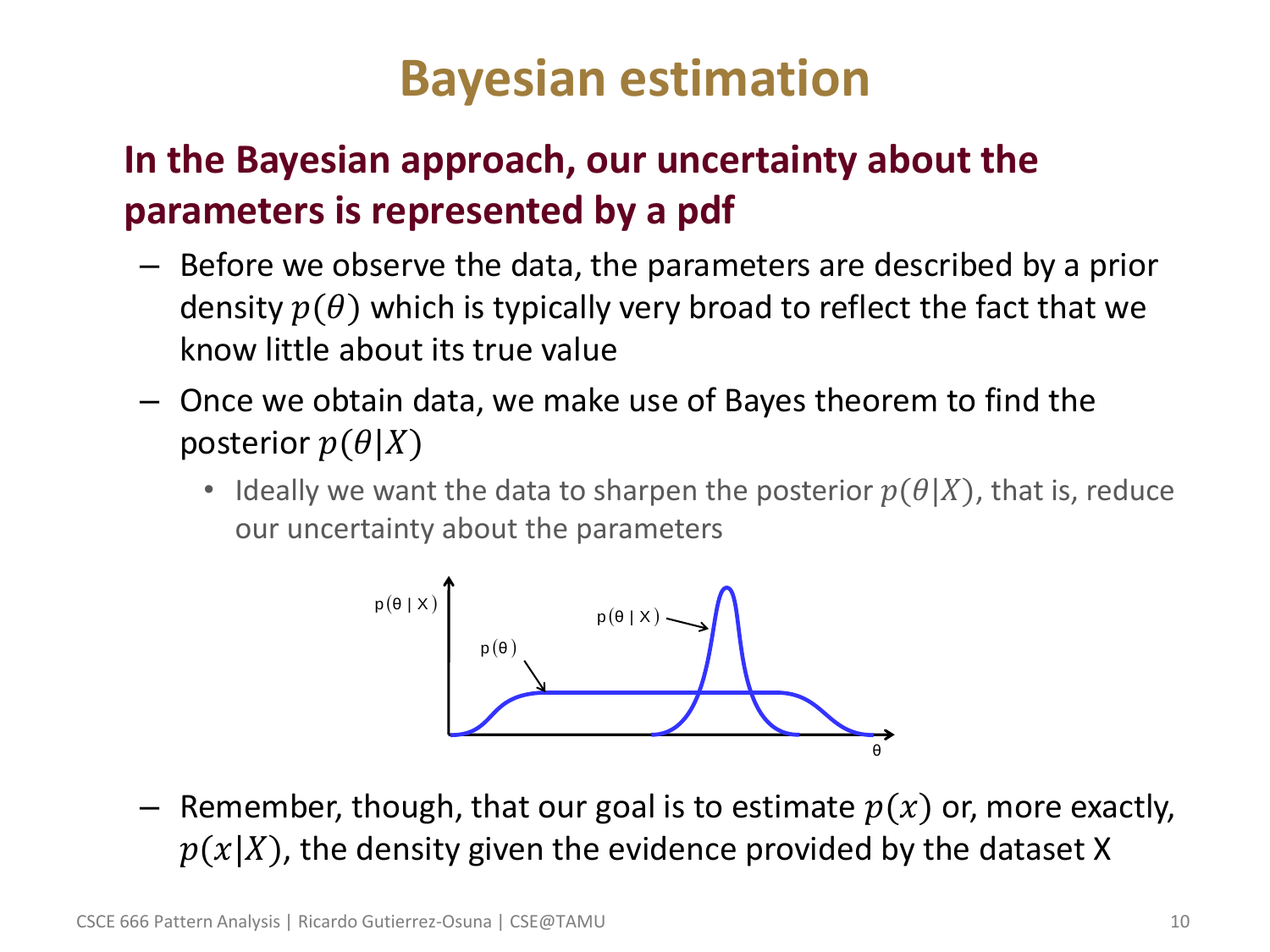### • **Let us derive the expression of a Bayesian estimate**

- From the definition of conditional probability  $p(x, \theta|X) = p(x|\theta, X)p(\theta|X)$
- $-P(x|\theta, X)$  is independent of X since knowledge of  $\theta$  completely specifies the (parametric) density. Therefore  $p(x, \theta|X) = p(x|\theta)p(\theta|X)$
- and, using the theorem of total probability we can integrate  $\theta$  out:

 $p(x|X) = \int p(x|\theta)p(\theta|X)d\theta$ 

- The only unknown in this expression is  $p(\theta|X)$ ; using Bayes rule  $p(\theta|X) =$  $p(X|\theta)p(\theta)$  $p(X)$ =  $p(X|\theta)p(\theta)$  $\int p(X|\theta)p(\theta)d\theta$
- Where  $p(X|\theta)$  can be computed using the i.i.d. assumption

$$
p(X|\theta) = \prod_{k=1}^{N} p(x^{(k)}|\theta)
$$

• NOTE: The last three expressions suggest a procedure to estimate  $p(x|X)$ . This is not to say that integration of these expressions is easy!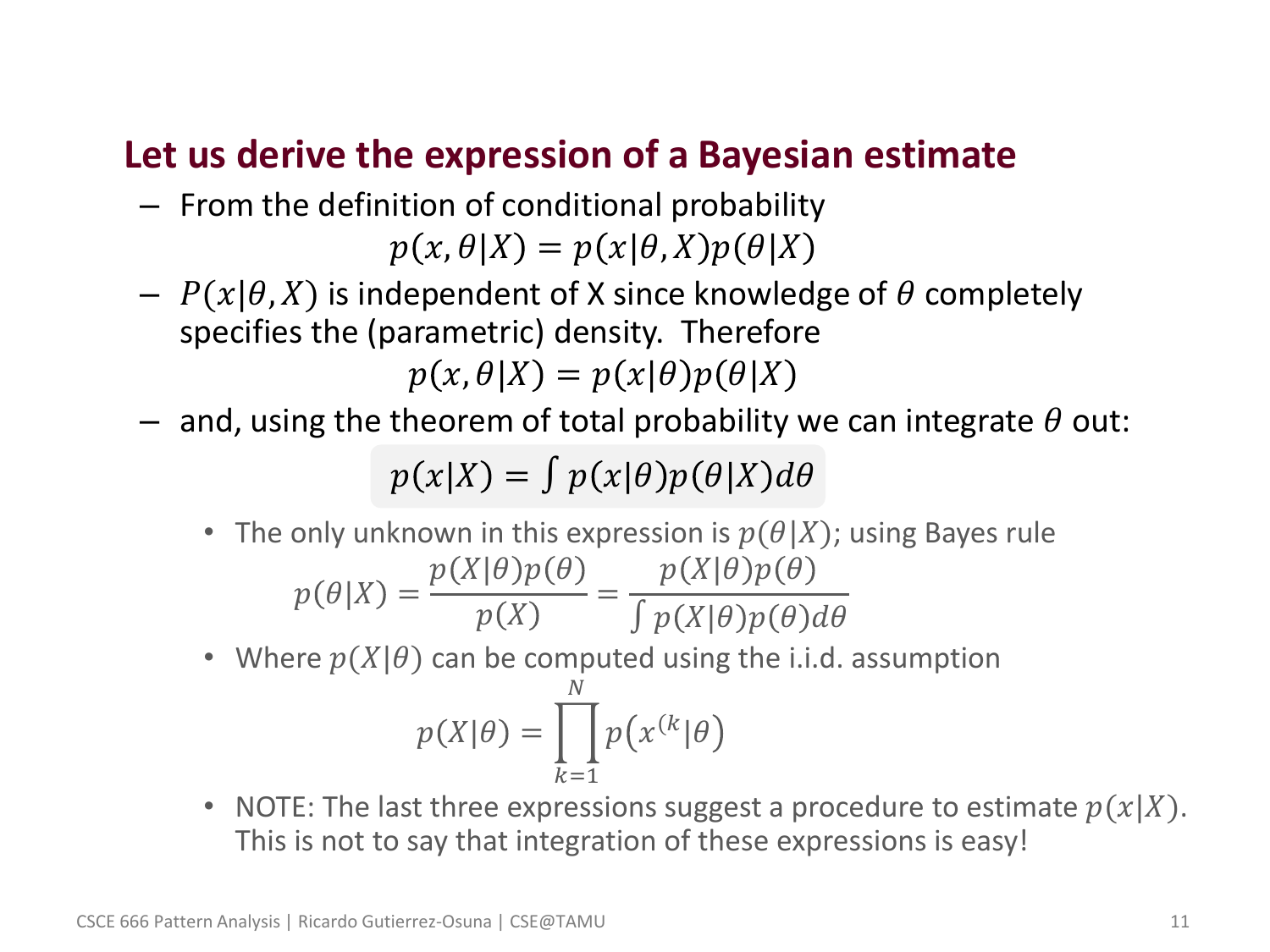### • **Example**

- $-$  Assume a univariate density where our random variable x is generated from a normal distribution with known standard deviation
- Our goal is to find the mean  $\mu$  of the distribution given some i.i.d. data points  $X=\bigl\{ x^{(1},x^{(2)},...x^{(N)}\bigr\}$
- To capture our knowledge about  $\theta = \mu$ , we assume that it also follows a normal density with mean  $\mu_0$  and standard deviation  $\sigma_0$

$$
p_0(\theta) = \frac{1}{\sqrt{2\pi}\sigma_0} e^{-\frac{1}{2\sigma_0^2}(\theta - \mu_0)^2}
$$

We use Bayes rule to develop an expression for the posterior  $p(\theta|X)$  $p(\theta|X) =$  $p(X|\theta)p(\theta)$  $p(X)$ =  $p_{0}(\theta$  $p(X)$  $\Pi_{k=1}^N p(x^{(k)}|\theta) =$ 1  $\overline{2\pi}\sigma_0$ e − 1  $2\sigma_0^2$  $\sqrt{2}(\theta - \mu_0)^2$  1  $p(X)$  $\prod_{k=1}^{N} \left[ \frac{1}{\sqrt{2}} \right]$  $\overline{2\pi}\sigma$ e − 1  $\frac{1}{2\sigma^2}(x^{(k-1)}\theta)^2$ 

[Bishop, 1995]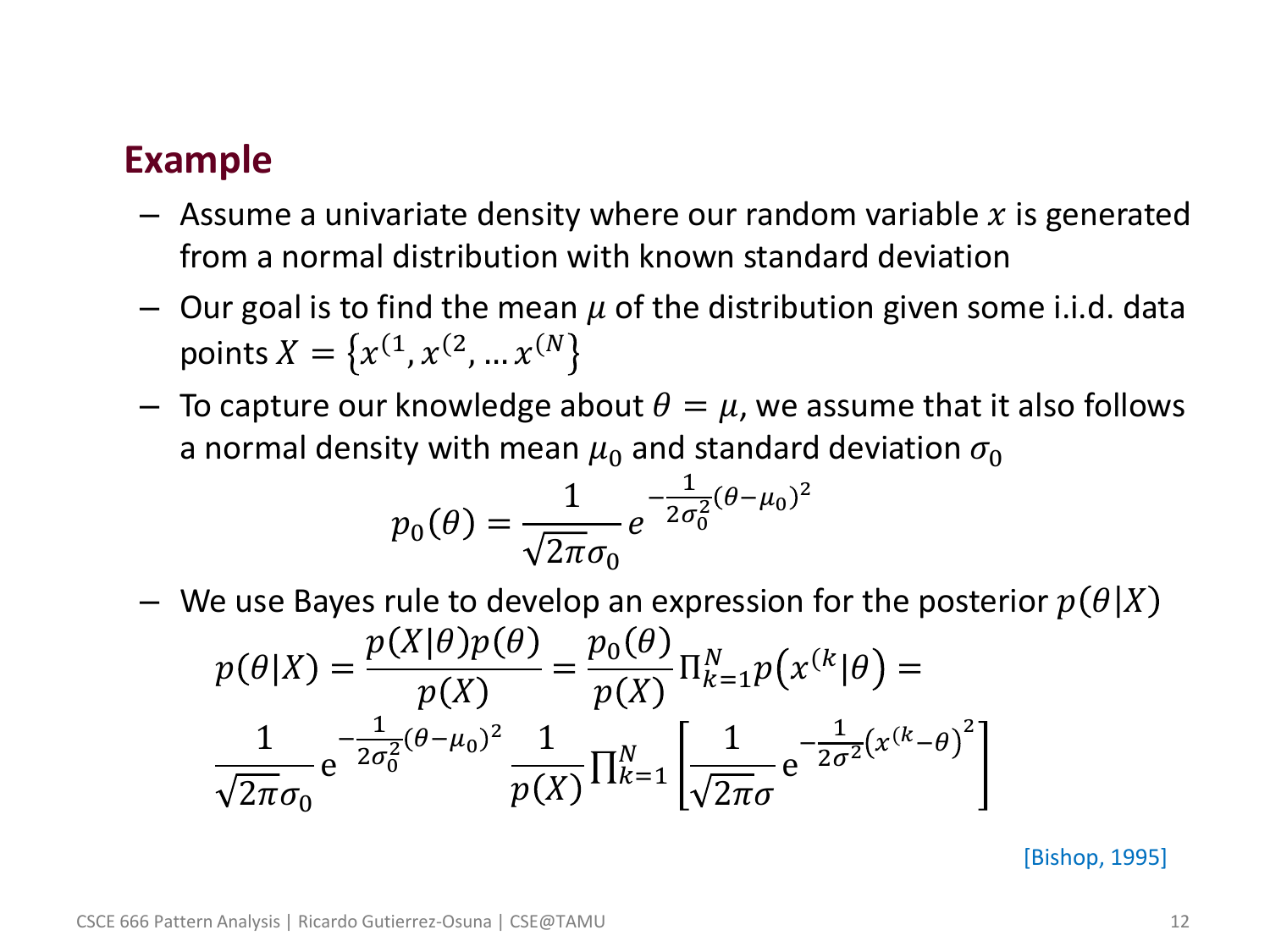- To understand how Bayesian estimation changes the posterior as more data becomes available, we will find the maximum of  $p(\theta|X)$
- The partial derivative with respect to  $\theta = \mu$  is

$$
\frac{\partial}{\partial \theta} \log p(\theta|X) = 0 \Rightarrow \frac{\partial}{\partial \mu} \left[ -\frac{1}{2\sigma_0^2} (\mu - \mu_0)^2 - \Sigma_{k=1}^N \frac{1}{2\sigma^2} (x^{(k} - \mu)^2 \right] = 0
$$

– which, after some algebraic manipulation, becomes

$$
\mu_N = \frac{\sigma^2}{\underbrace{\sigma^2 + N\sigma_0^2}_{PRIOR}} \mu_0 + \underbrace{\frac{N\sigma_0^2}{\sigma^2 + N\sigma_0^2} \frac{1}{N} \Sigma_{k=1}^N x^{(k)}}_{ML}
$$

- Therefore, as N increases, the estimate of the mean  $\mu_N$  moves from the initial prior  $\mu_0$  to the ML solution
- $-$  Similarly, the standard deviation  $\sigma_N$ can be found to be

$$
\frac{1}{\sigma_N^2} = \frac{N}{\sigma^2} + \frac{1}{\sigma_0^2}
$$

[Bishop, 1995]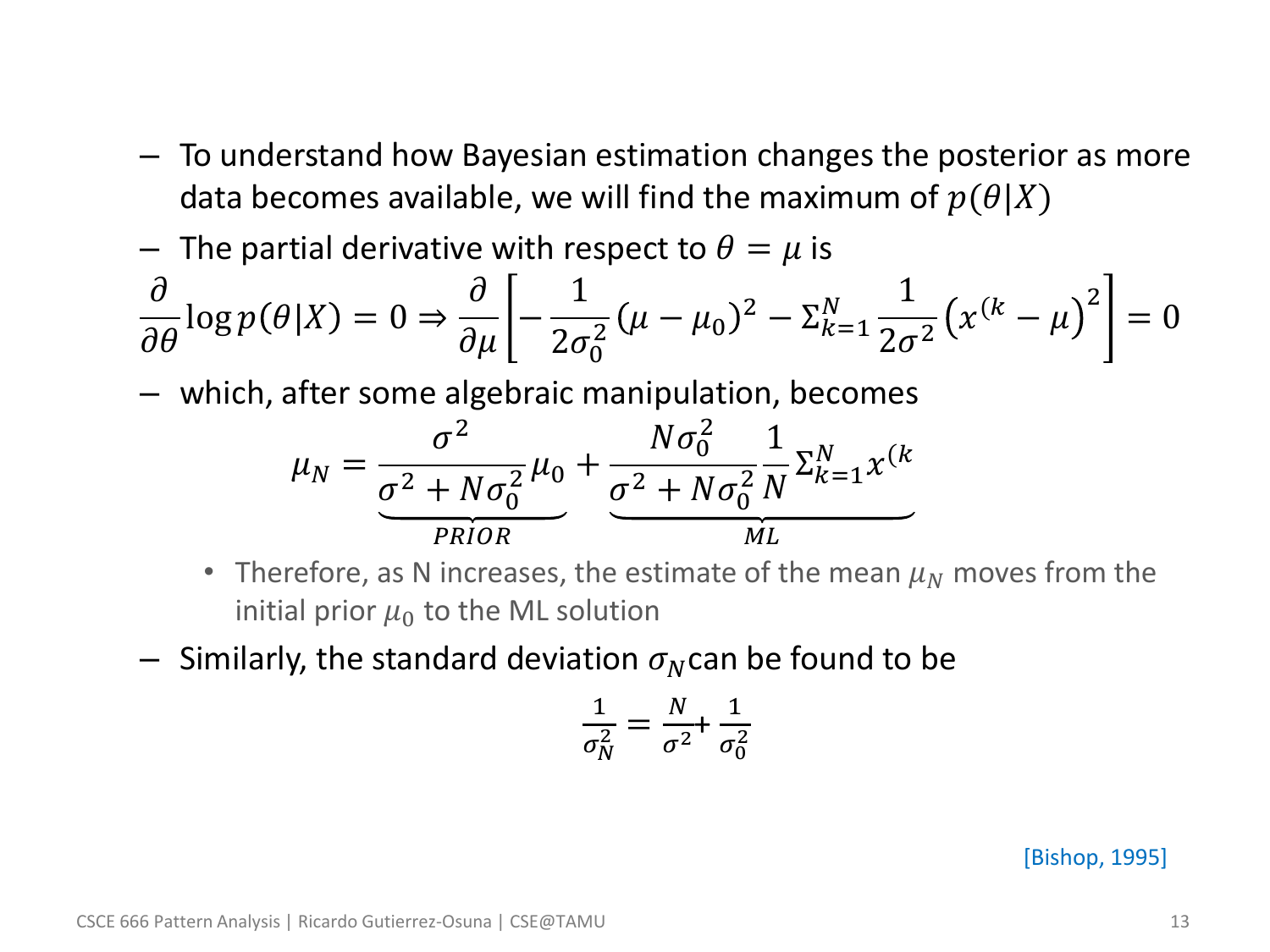# **Example**

### **Assume that the true mean of the distribution**  $p(x)$  **is**  $\mu = 0.8$  with standard deviation  $\sigma = 0.3$

- In reality we would not know the true mean; we are just "playing God"
- We generate a number of examples from this distribution
- To capture our lack of knowledge about the mean, we assume a normal prior  $p_0(\theta_0)$ , with  $\mu_0 = 0.0$  and  $\sigma_0 = 0.3$
- The figure below shows the posterior  $p(\mu|X)$ 
	- As N increases, the estimate  $\mu_N$  approaches its true value ( $\mu = 0.8$ ) and the spread  $\sigma_N$  (or uncertainty in the estimate) decreases